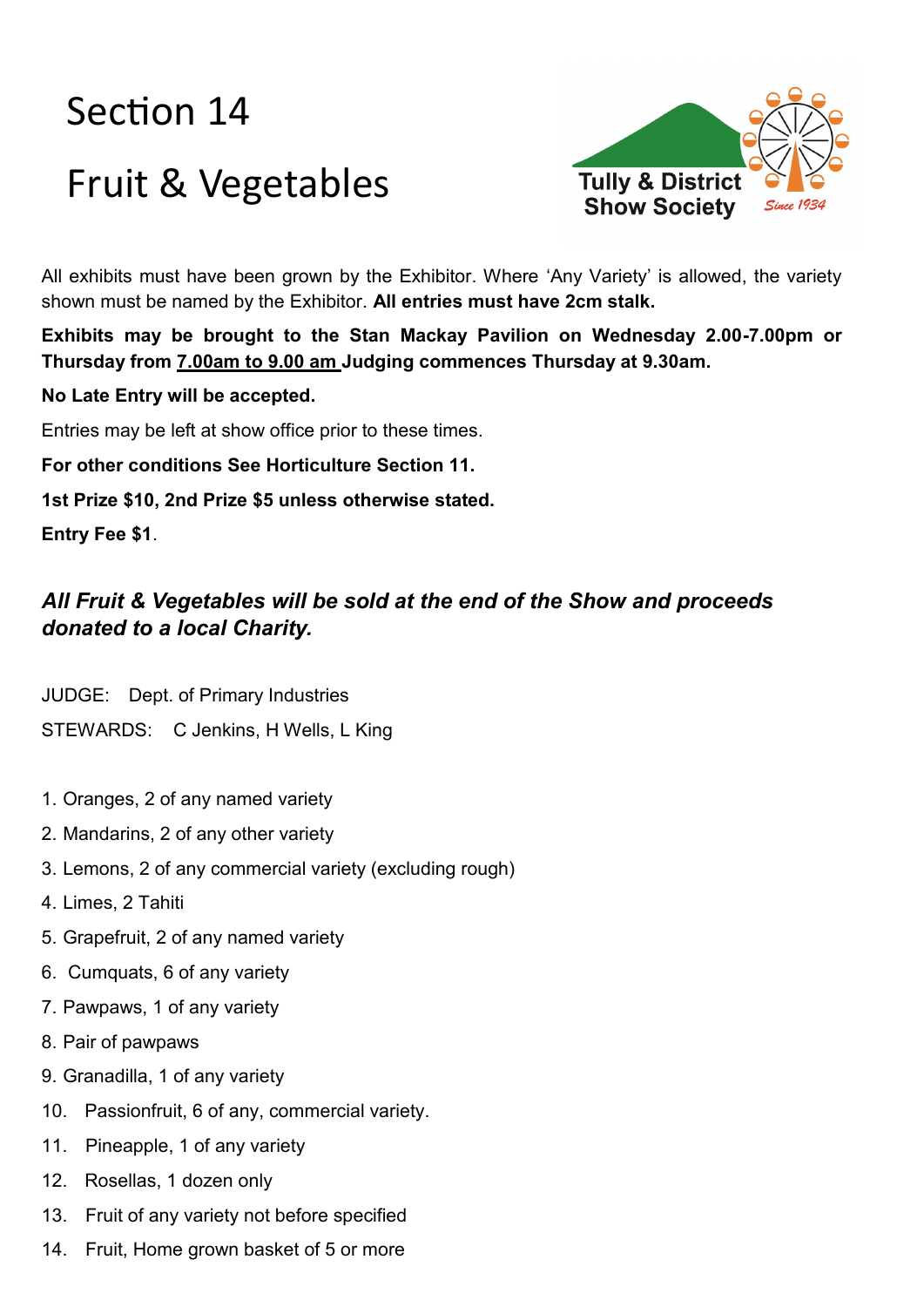- 15. Cabbage 1 head, sugarloaf
- 16. Cabbage 1 head, any other variety
- 17. Lettuce 1 head any other variety
- 18. Lettuce 1 head Mignonette
- 19. Tomatoes ripe 2 only
- 20. Cucumbers 2 any variety
- 21. Avocado 2 any variety
- 22. Capsicum, 2
- 23. Corn 2 cobs any variety
- 24. Herbs bouquet (put in jar of water)
- 25. Beans 1 dozen (12) any variety
- 26. Chokos 2 any variety
- 27. Carrots 3 any variety
- 28. Beetroot 3 any variety
- Radish 6 any variety 29.
- 30. English potatoes 4 any variety
- 31. Sweet potato 4 any variety
- 32. Pumpkin large any variety
- 33. Pumpkin extra large
- 34. Zucchini 2 any variety
- 35. Egg Fruit 2 any variety
- 36. Vegetables not before specified 2 any variety
- 37. Vegetable, Home Garden at least 5 varieties.
- 38. Best Commercial case of Fruit or Vegetables (any variety).

**CHAMPION VEGETABLE OF SHOW—Sash & \$50 voucher CHAMPION FRUIT OF SHOW—Sash & \$50 voucher**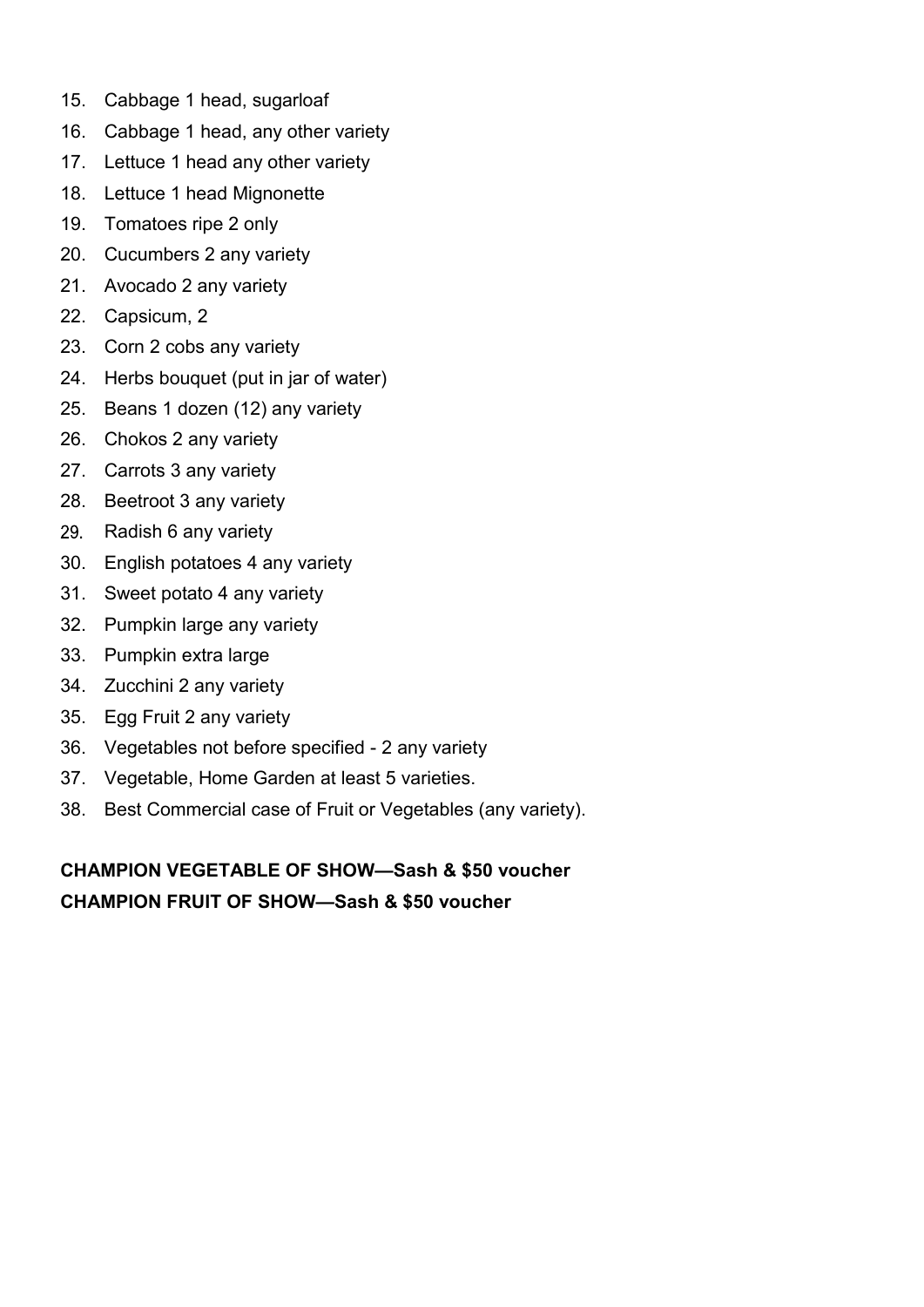# Section 15 Farm Produce



All exhibits must have been grown by the Exhibitor. Where 'Any Variety' is allowed, the variety shown must be named by the Exhibitor. **All entries must have 2cm stalk.**

**Exhibits may be brought to the Stan Mackay Pavilion on Wednesday 2.00-7.00pm or Thursday from 7.00am to 9.00 am Judging commences Thursday at 9.30am.** 

### **No Late Entry will be accepted.**

Entries may be left at show office prior to these times.

**For other conditions See Horticulture Section 11.**

### **1st Prize \$10, 2nd Prize \$5 unless otherwise stated.**

**Entry Fee \$1**.

Entry Fee: \$1.

#### **Prize Money** 1st \$10, Second \$5.

- 1. Basket/Box of Farm Produce 5 or more varieties.
- 2. Hen Eggs 6 judged by weight and uniformity.
- 3. Eggs Any Other Variety 6 judged by weight and uniformity.
- 4. Honey, up to 250 gm Local Honey.
- 5. Honey, up to 250 gm Comb Honey.

## *All Farm Produce will be sold at the end of the Show and proceeds donated to a local Charity.*